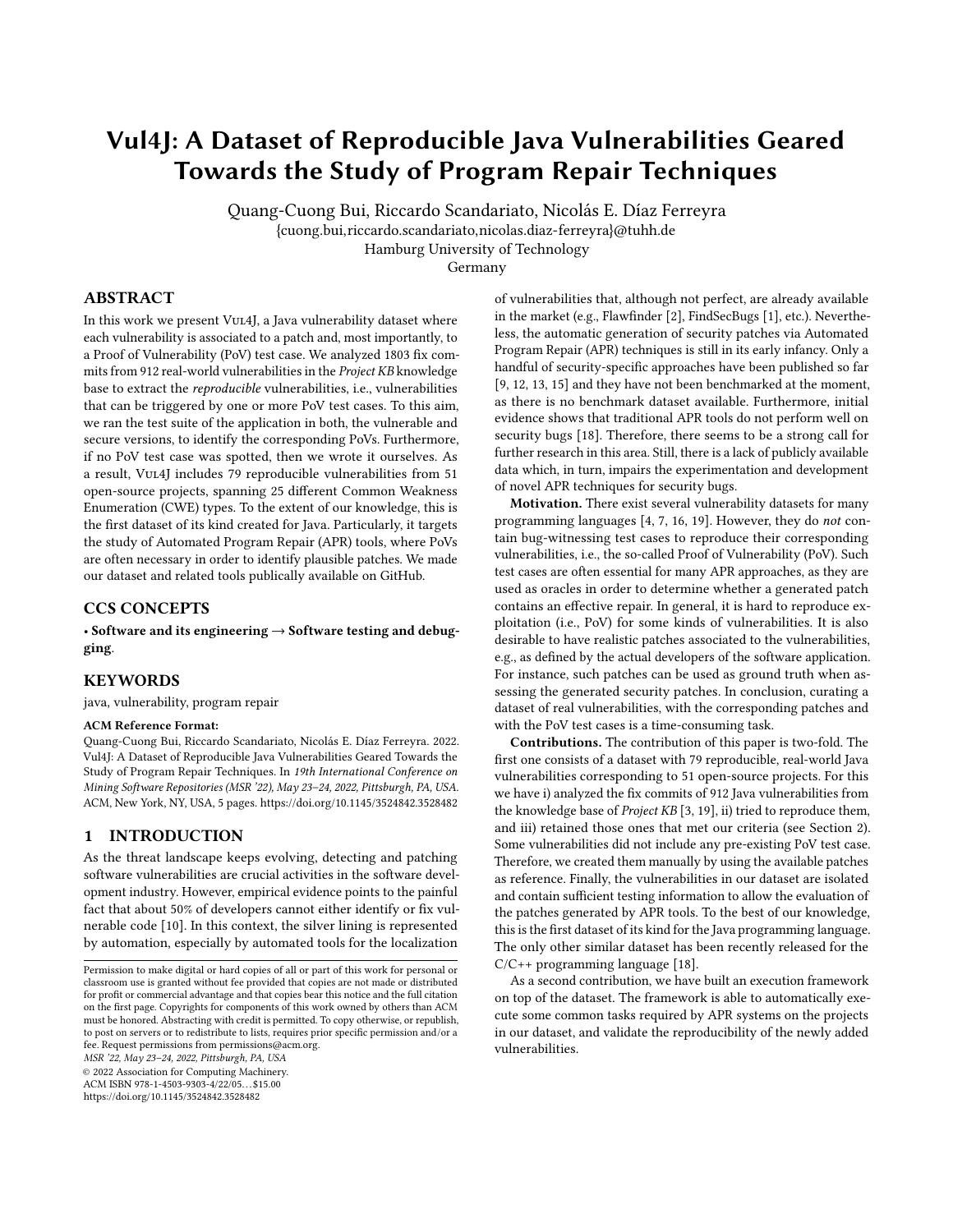#### <span id="page-1-0"></span>2 DATASET CONSTRUCTION

We have followed the criteria proposed by Just et al. [\[14\]](#page-4-14) to construct our vulnerability dataset. Particularly, each vulnerability included in Vul4J should meet the following requirements:

C1. Vulnerability is related to Java source code: The vulnerability should have an identifier on the Common Vulnerabilities and Exposures (CVE) website or in the project's bug management system, and should be both introduced and patched in Java source files. We exclude the vulnerabilities that require fix actions in Java test files, configuration files, and webpage files (e.g., JSP) since APR tools cannot fix these bugs yet.

C2. Contain an appropriate test suite: Test-based APR tools require the presence of test cases revealing the vulnerability's behavior, as the test cases are used as input to perform fault localization and validate the generated patches. These test cases should fail before, and pass after, the vulnerability's patch is applied. Therefore, we keep only the vulnerabilities which have at least one existing test case that can identified as a PoV (more details in Section [2.2\)](#page-1-1), or those with sufficient information for us to manually write the PoV test cases (more details in Section [2.3\)](#page-2-0).

C3. Reproducible: The project source code should be published publicly, and the revision containing the patch should be accessible. At that revision, the source code of the project should be buildable and the patch should make the status of the PoV test cases change from failing to passing.

C4. Vulnerability is isolated: The patch should only introduce changes that fix the vulnerability. It should not contain unrelated changes, such as developing other features or refactoring.

As mentioned in Section [1,](#page-0-0) there are several vulnerability datasets available in the related work but do not fulfill the above criteria. Hence, we have created our own starting from the available Java vulnerability datasets. Particularly, we selected the Project KB knowledge base maintained by SAP (we refer to it as SAPKB from now on) [\[3,](#page-4-13) [19\]](#page-4-12), which is manually curated by the National Vulnerability Database (NVD) and project-specific web pages. It contains 912 publicly disclosed vulnerabilities with 1803 corresponding fix commits from 358 open-source Java projects. We choose SAPKB because it contains vulnerabilities from real-world projects rather than synthetic ones. The use of toy-like of synthetic data in security has been deprecated by several authors, including the recent work by Chakraborty et al. [\[5\]](#page-4-15). Furthermore, SAPKB contains the vulnerability fix commits from the developers. Such humancreated patches are very valuable, as they can be used to validate the machine-generated patches produced by APR tools. In the following subsections, we describe the process we followed to create our vulnerability dataset.

#### 2.1 Patches filtering

We have filtered the vulnerability list as follows:

Step 1: We tried to download the source code from all the repositories included in the dataset. Nine repositories were no longer accessible with the given information in SAPKB. Therefore, we obtained the source code of 349 out of 358 repositories. At this point, there were 899 unique vulnerabilities with 1705 fix commits.

Step 2: To satisfy criteria C4 we sought to retain only the vulnerabilities with single-fix commits as multiple fix commits may

introduce unrelated changes. We found 553 vulnerabilities with a unique ID and a single-fix commit. Other records were reported as duplicated as they correspond to patches performed over different versions of the same project (i.e., located on different branches). We manually examined and validated whether such records were creating the exact same patch by looking at their commit information (e.g., commit message, commit tag, changes in the source code). We then chose one of them and added it as the official patch for that vulnerability. As a result, we discovered 132 additional vulnerabilities that matched the criteria of C4.

Step 3: We then used Git to extract the information of 685 patches retained from last step including the locations (i.e., the file level) where the source code is modified along with the number of changed lines, the revision number before the patch  $(V_{out}$ ), and the revision number after the patch  $(V_{fixed})$ . Only those patches involving changes in Java source files (i.e., with file name ending in .java but not starting with Test or ending with Test.java) were kept, as they satisfy criteria C1. We further excluded patches whose  $V_{vul}$  and  $V_{fixed}$  do not support building tools such as Maven, Gradle, and Ant, as these are difficult to build and compile (their building scripts often contain errors). By the end of this step we obtained 417 candidate patches.

#### <span id="page-1-1"></span>2.2 Vulnerabilities reproduction

After filtering and obtaining the list of patches along with their  $V_{\text{val}}$  and  $V_{\text{fixed}}$  revisions, we tried to reproduce the corresponding vulnerabilities in our local machines. Particularly, we checked whether patches indeed fix their targeted vulnerabilities or not. For this, we compared the test-suite execution results of the  $V_{fixed}$  and the  $V_{vul}$  revisions of each patch. If there existed test cases failing on  $V_{vul}$  but passing on  $V_{fixed}$  (not vice versa), we concluded that the vulnerability patch was reproducible and thus included it in our dataset.

From a technical point of view, the process outlined above was conducted as follows. First, we tried to build the project by executing the command corresponding to its supported building tool (e.g., mvn install, gradle build, ant). Typically, a building process involves four steps: i) resolving dependencies, ii) compiling the project, iii) running test suites, and iv) packaging the output artifacts. Hence, we first tried to build the  $V_{fixed}$  revision and checked whether it terminated after the first two steps. If so, we discarded the vulnerability and marked the patch as "not reproducible". Otherwise, we saved the corresponding failing-test list. Only 138 out of 417 patches passed the first two building steps and were thus retained for further analysis. Next, we used the git revert command to switch the project's source code back to the  $V_{vul}$  revision. We then repeated the building process and collected the failing test list once again.

After collecting the failing test lists of  $V_{vul}$  and  $V_{fixed}$  we proceeded with the identification of PoV test cases. This was done by extracting the test cases failing in the  $V_{\textit{vul}}$  revision but passing the  $V_{fixed}$ . Test cases failing in both revisions were considered irrelevant and removed when constructing the dataset. As a result, we gathered 69 vulnerability patches that successfully passed the whole reproduction processes. Still, another 70 patches that passed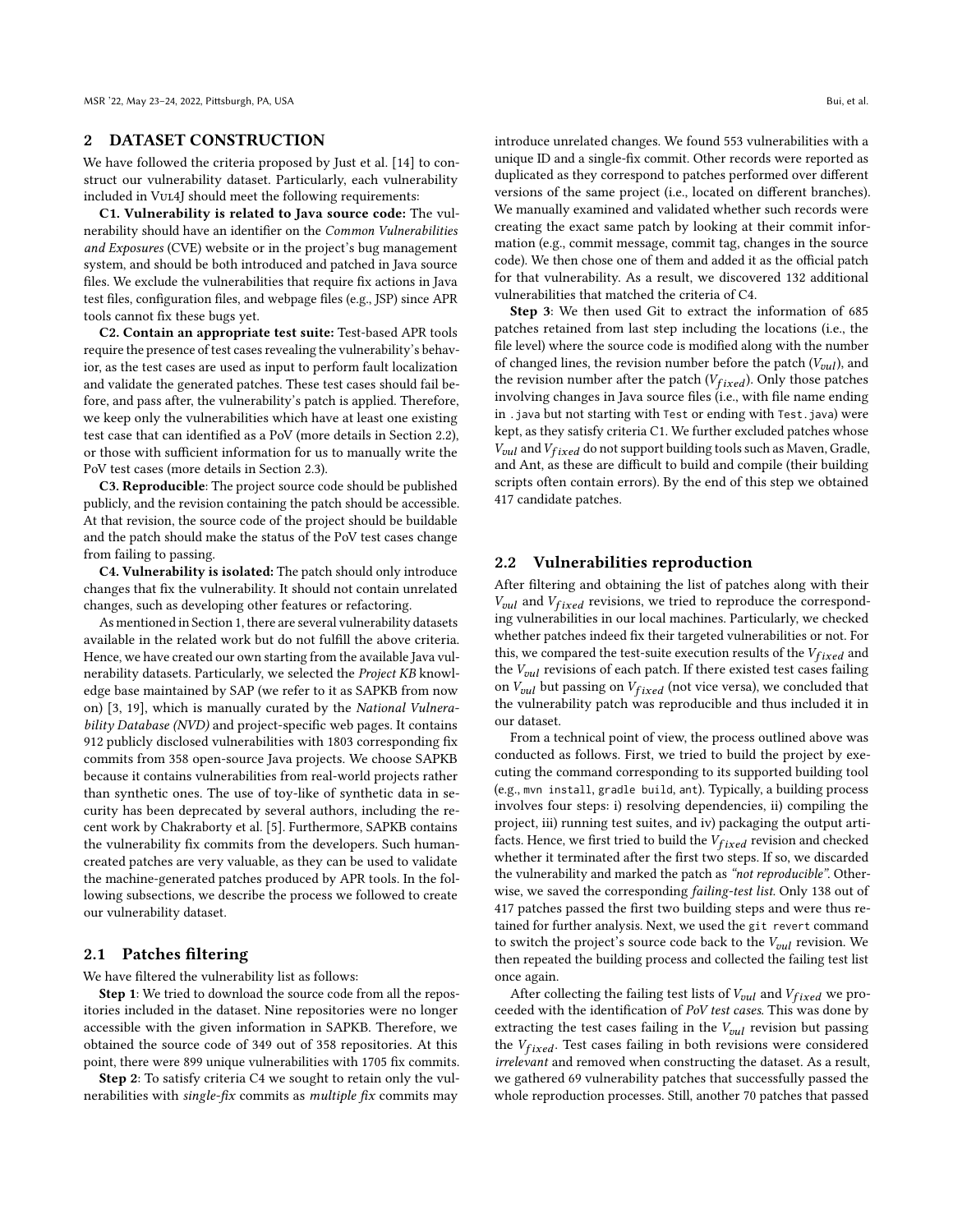Vul4J: A Dataset of Reproducible Java Vulnerabilities Geared Towards the Study of Program Repair Techniques MSR '22, May 23-24, 2022, Pittsburgh, PA, USA

<span id="page-2-1"></span>

Figure 1: Human patch and PoV test case for CVE-2018-1324.

the building process did not have a pre-defined PoV test case. For these ones, we wrote the missing PoV tests manually.

#### <span id="page-2-0"></span>2.3 Missing PoV test cases creation

Inspecting all 70 vulnerability patches manually was not feasible given the high amount of time it would demand. Therefore, we only considered patches containing three modified lines or less. For writing the test cases, we followed the vulnerability exploitation guidelines and resources available either at the NVD website or inside the project's Bug Management System. We carefully examined the patches to understand the fix actions and the context of the vulnerability. Then, we manually wrote test cases that perform the exploit and assert the system's expected behavior. In total, we successfully wrote new test cases for 10 vulnerability patches, increasing our dataset to a total of 79 vulnerabilities.

Example: Figure [1](#page-2-1) shows the developer patch and the corresponding manually-written test case for vulnerability CVE-2018- 1324[1](#page-2-2) . Here, the development team of the Apache Commons Compress library used the wrong variable type in the iteration loop (line 4). Consequently, some extra fields from the input file (a Zip file) are parsed unintentionally. With a specially-crafted Zip file, a hacker could perform a denial of service attack by generating an infinite loop in the system. We checked the corresponding bug report in the project's Bug Management System $^2$  $^2$  and located a ZIP file ("vulnerable.zip") that can be used for recreating this attack. Then we wrote a test code that creates a new ZipFile object out of the original one (line 14). As mentioned before, if such a vulnerability is present, then the test code will cause an infinite loop. Hence, we added test assertions to make sure that the unit test will finalize in no more than two seconds (line 11).

#### 3 DATASET DESCRIPTION AND STATISTICS

After completing the curation phase, our dataset contained 79 reproducible vulnerabilities from 51 real-world Java projects. The dataset is publicly available in a GitHub repository<sup>[3](#page-2-4)</sup> where each vulnerability is stored on a separated branch. We included a csv file with some summary information for each entry in the dataset<sup>[4](#page-2-5)</sup>

<span id="page-2-2"></span><sup>1</sup><https://nvd.nist.gov/vuln/detail/CVE-2018-1324>

<span id="page-2-4"></span><sup>3</sup><https://github.com/bqcuong/vul4j>

<span id="page-2-6"></span>Table 1: Projects included in the dataset VUL4J.

| Project                   | #Vuls          | kLOC           | #Tests | #PoVs          |
|---------------------------|----------------|----------------|--------|----------------|
| apache/struts             | 10             | 359            | 1,697  | 10             |
| apache/commons-compress   | 4              | 48             | 927    | 5              |
| jenkinsci/jenkins         | 3              | 275            | 518    | 3              |
| spring-projects/spring-   | 3              | 684            | 2,189  | 6              |
| framework                 |                |                |        |                |
| spring-projects/spring-   | 3              | 198            | 513    | 3              |
| security                  |                |                |        |                |
| apache/camel              | $\overline{2}$ | 925            | 5,222  | 4              |
| apache/commons-fileupload | $\overline{2}$ | 6              | 70     | 3              |
| apache/commons-imaging    | $\overline{2}$ | 42             | 562    | $\overline{2}$ |
| apache/cxf                | $\overline{2}$ | 737            | 89     | 3              |
| apache/pdfbox             | $\overline{2}$ | 145            | 359    | $\overline{2}$ |
| apache/sling              | $\overline{2}$ | 507            | 25     | 3              |
| cloudfoundry/uaa          | $\overline{2}$ | 182            | 2,669  | $\overline{2}$ |
| FasterXML/jackson-        | $\overline{2}$ | 9              | 140    | $\overline{2}$ |
| dataformat-xml            |                |                |        |                |
| inversoft/prime-jwt       | $\mathfrak{D}$ | $\mathfrak{D}$ | 33     | $\mathcal{D}$  |
| OpenRefine/OpenRefine     | $\overline{2}$ | 144            | 516    | $\overline{2}$ |
| 36 other projects (mean)  | $\mathbf{1}$   | 121            | 567    | 2.1            |
| all projects (mean)       | 1.5            | 169            | 705    | 2.5            |

<span id="page-2-7"></span>

Figure 2: Distribution of vulnerabilities by CWE categories.

including the vulnerability ID, the human patch URL, the build configuration (build system and compliance level), the names of failing tests and failing modules, the build command, and the tests execution commands. Such information is essential for reproducing the vulnerabilities. It should be noted that only the vulnerability ID and the human patch URL are currently available in SAPKB.

Table [1](#page-2-6) shows the projects added to our dataset. Due to space limitations, we only report detailed information of the top 15 projects containing most of the vulnerabilities. For the rest, we have computed average values. Apache Camel is the project with the highest number of Lines of Code (LOC) (more than 925k), whereas the one with the smallest amount is Prime JWT (around 2k LOC). The number of test cases per project ranges from 25 to 5,222. The projects in our dataset span over multiple domains including libraries, web frameworks, data-processing desktop apps, and CI/CD servers. This

<span id="page-2-3"></span><sup>2</sup><https://issues.apache.org/jira/browse/COMPRESS-432>

<span id="page-2-5"></span><sup>4</sup>[https://github.com/bqcuong/vul4j/blob/main/dataset/vul4j\\_dataset.csv](https://github.com/bqcuong/vul4j/blob/main/dataset/vul4j_dataset.csv)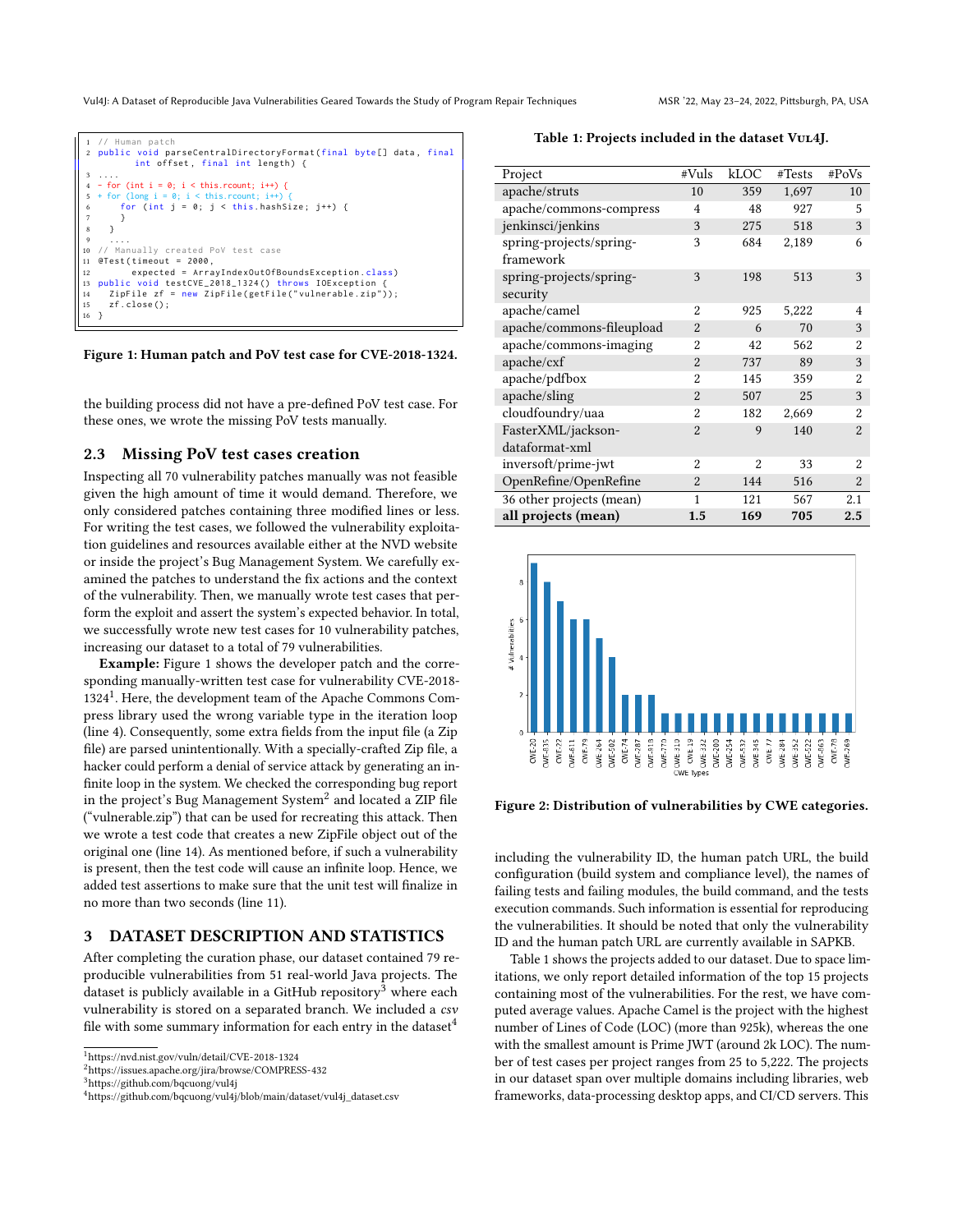suggests that the included vulnerabilities come from projects of different sizes and application domains.

<span id="page-3-0"></span>

Figure 3: Coverage of OWASP Top 10 Web Application Security Risks (2017)

As illustrated in Figure [2,](#page-2-7) our dataset covers 25 unique classes of vulnerabilities (or CWEs) being CWE-20 – Improper Input Validation the most frequent one (11.4%). Due to the scarcity of information available, 13 vulnerabilities could not be mapped into any of the CWE types included in the NVD website.

Figure [3](#page-3-0) shows the vulnerability coverage over the OWASP Top 10 Web Application Security Risks (2017)<sup>[5](#page-3-1)</sup>, which is a well-known taxonomy often used to assess the diversity of vulnerability datasets. OWASP A5 - Broken Access Control is the most prevalent category, as it was found in eight different projects. Overall, 28 out of 79 vulnerabilities correspond to the OWASP Top 10 (35.4%). We plan to curate more vulnerabilities for covering all the OWASP categories in the future.

#### 4 DATASET USAGE FOR APR STUDIES

Our main goal is to encourage practitioners and researchers to use our dataset as a benchmark for the evaluation of current and forthcoming APR tools. There are only a few repair tools focusing on Java vulnerabilities [\[6,](#page-4-16) [15,](#page-4-7) [20\]](#page-4-17), however, their implementations are not publicly accessible. Therefore, we hope many better APR techniques for fixing security bugs will be proposed in near future with the presence of our dataset.

On top of our dataset, we have built an execution framework that allows running several APR-evaluation tasks, as well as to validate and reproduce vulnerabilities in a convenient way. The following example illustrates the usage of our framework and dataset included in the Vul4J repository.

Assisting APR evaluation: APIs can automatically:

- checkout the vulnerabilities from Vul4J repository to a temp folder for evaluation purposes.
- compile & build the project's source code and test code. Currently, only the projects using Java 7 and Java 8 are supported.

Validating vulnerability's reproducibility: After adding a new vulnerability to the dataset, this API could be used to automatically validate whether its corresponding project is buildable and if PoV test cases are successfully identified.

# 5 RELATED WORK

There are several vulnerability datasets created from real-world open-source projects in the literature. Ponta et al. [\[19\]](#page-4-12) (used in this work) continuously monitored the NVD website and 50 other project-specific web pages, seeking for new Java vulnerability disclosures then. Their approach consists of manually extracting and verifying fix commits, what translates into a high confidence level of the patch quality. Gkortzis et al. [\[11\]](#page-4-18) collected a multilingual vulnerability dataset of open-source projects by automatically crawling reports from the NVD website and downloading source code of these projects from Version Control Systems. Then they mapped the vulnerable project versions they found in NVD reports to the version references (i.e., commit tags and branches) in the project repositories. Hence, it is possible to know at which revision number a project is vulnerable, but no further information can be obtained. Nikitopoulos et al. [\[16\]](#page-4-11) also presented a vulnerability dataset covering more than 40 programming languages. Particularly, they only considered and collected vulnerabilities from the NVD website whose fix commits were available. They categorized such vulnerabilities by CWE types and located patches on a file granularity level. Furthermore, for each vulnerability in their dataset, they provided a pair of vulnerable and non-vulnerable source code files.

## 6 LIMITATIONS

Currently, we have considered only simple vulnerability patches when creating the missing PoV test cases. We wrote PoV test cases for 10/70 vulnerability patches. In the future, we plan to cover more vulnerabilities with the help of test generation tools, such as Randoop [\[17\]](#page-4-19) and EvoSuite [\[8\]](#page-4-20).

# 7 CONCLUSIONS

In this paper, we present for the first time a dataset, namely Vul4J, consisting of 79 real world Java vulnerabilities from 51 open-source projects along with their exploiting test cases. This dataset is designed for the purpose of aiding the evaluation of current and future APR techniques on security bugs. We provide our released dataset as a single Git repository, where each vulnerability lies on a branch, along with a csv file that summarizes information about vulnerabilities. There are also useful APIs implemented to automate some common tasks on the dataset. This helps the practitioners to easily set up the vulnerabilities to feed to APR tools, also validate the reproduction progress of newly added vulnerabilities in the dataset. In ongoing work, we are extending the dataset to include more vulnerabilities, in order to cover more vulnerability classes.

#### ACKNOWLEDGMENTS

This work was partly funded by the European Union's Horizon 2020 programme under grant agreement No. 952647 (AssureMOSS).

<span id="page-3-1"></span><sup>5</sup>[https://owasp.org/www-project-top-ten/2017/Top\\_10](https://owasp.org/www-project-top-ten/2017/Top_10)